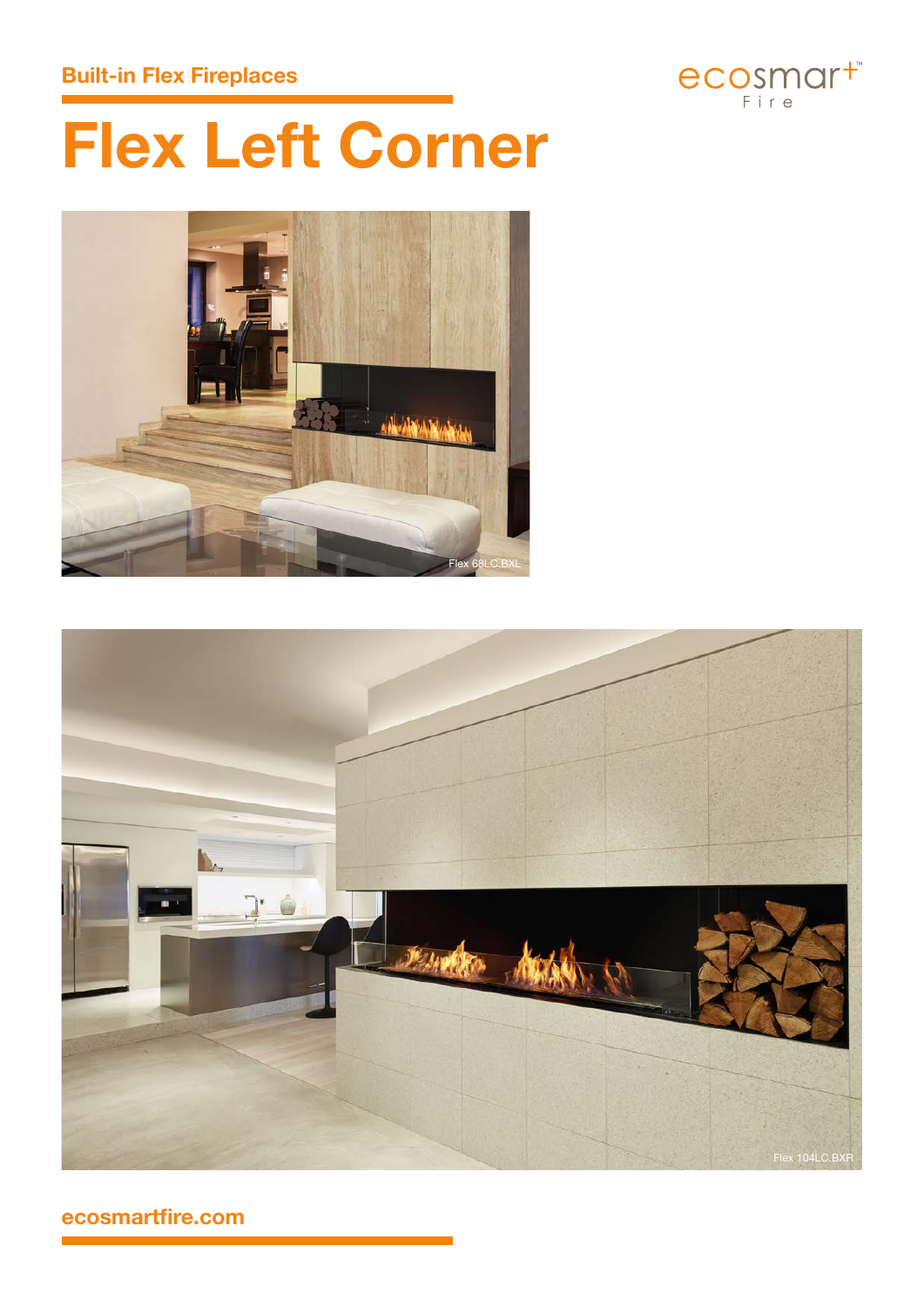# **Built-in Flex Fireplaces**



# **Flex Left Corner Design features**



### **Included Accessories**



**Jerry Can with Safety Spout & e-NRG bottle adaptor**



#### **Lighting Rod & Lighter**



**XL Baffles** (XL Burners Only)



**Black Glass Charcoal\***



**Glass Fire Screen/s**

#### **Optional Accessories**



**Decorative Steel Logs\***

Disclaimer. All product specifications and data are subject to change without notice and believed to be correct at the time of publication. MAD Design Group (MDG), its affiliates, agents, and employees, and all persons act iraccuracies or incompletenes contained herein or any other disclosure relating to any noduct. MDG disclaims any and all liablity arising out of the use or application dany product described herein or dany information prov applications. Images are indicative only.

### **1. Zero Clearance**

Self-contained, zero clearance construction allows your Flex fireplace to be framed into wood or metal studs, providing installation freedom and flexibility for builders, architects, interior designers, landscapers and homeowners.

#### **2. Decorative Side Box**

Customise your fireplace design with a decorative box placed on one or more sides, and fill with your chosen noncombustible accessory.

#### **Built to Last a Lifetime**

Zinc sealed steel construction powder coated with super hi-temp black paint prevents rusting so all fireplaces can be used both indoors or outdoors.

#### **Quick and Easy Installation**

Requiring virtually no assembly, Flex Fireplaces are designed to be placed into the desired location, safely secured into position, and operated immediately.

## **3. Glass Fire Screen/s**

The toughened glass fire screen stabilises the flame in windy conditions. The Integrated windscreen sits flush behind the frame.

#### **No Connections**

Light up outdoor spaces with a soft, alluring glow - easily and efficiently, without cumbersome connections.

#### **4. Colours**

Available in a timeless black finish, Flex Fireplaces come with Stainless Steel or Black burners.



© Copyright 2004 - 2021 MAD Design Group. All rights reserved. V0521

**5. Single Room Application** Left Corner fireplaces feature two open sides - view the flame from the front and from

**No Flue, No Chimney, No Vent** Fuelled by clean-burning e-NRG bioethanol, our burners produce a beautiful orange flame without any smoke, soot or ash.

**Forefront of Fireplace** 

Backed by 17 years of research and development, and third-party certification, each model in the Flex series features world-class safety and fuel ignition technologies.

**Global Compliance** These models comply with existing standards in the USA, Europe, UK and Australia. UL Listed, EN 16647 BSI Certified, ACCC Safety Mandate compliant.

*\*Decorative media is not to be placed directly on top of the burner or anywhere they can interfere with the operation of the burner or the* 

*stability of flame.*

**Technology**

the left corner.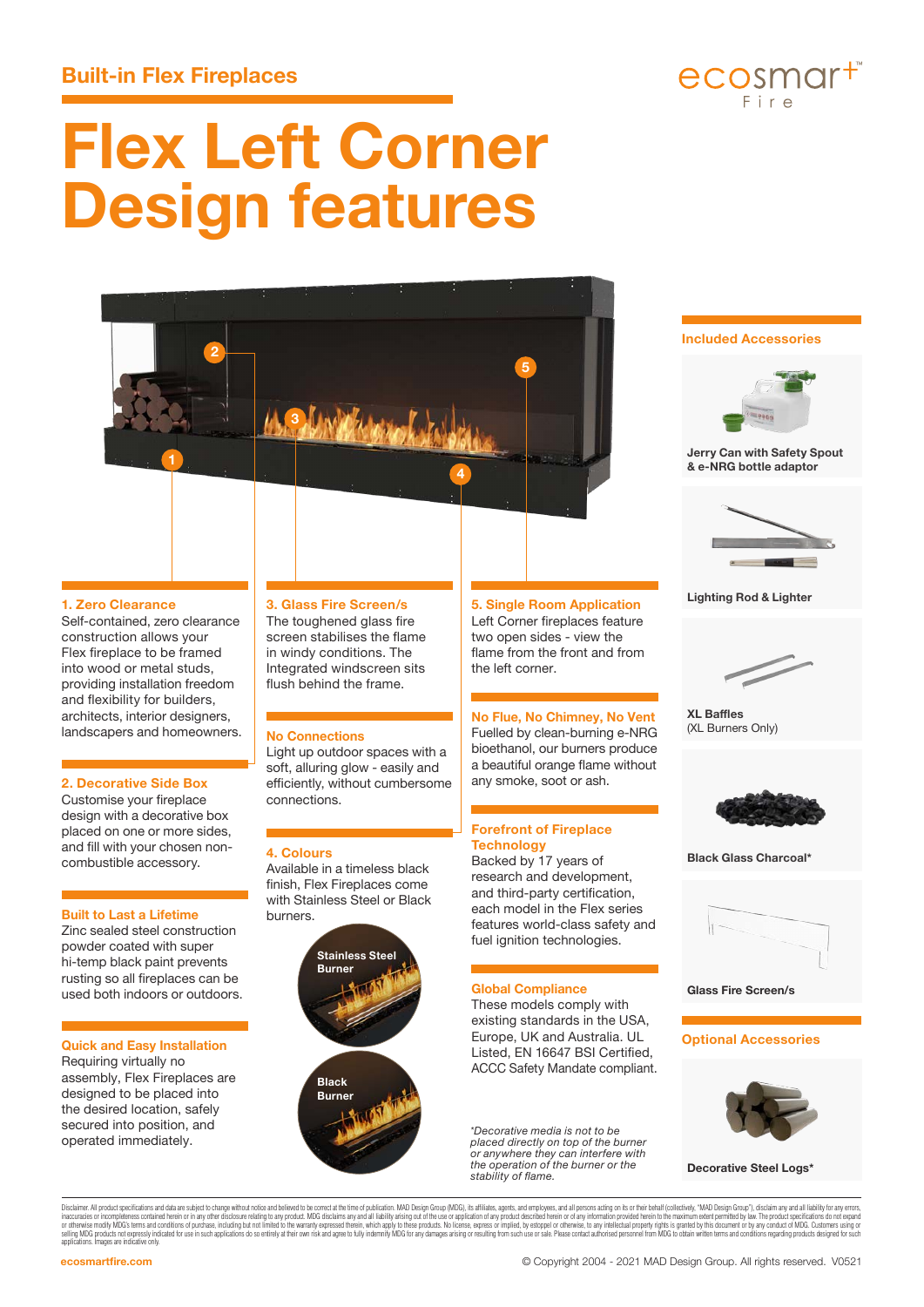

# **Flex 50LC Specifications**

|                       | <b>Burner Ventilation and Efficiency*</b>                           |                                |                                                   | <b>Construction</b>         |                                                |                                    |                                      |
|-----------------------|---------------------------------------------------------------------|--------------------------------|---------------------------------------------------|-----------------------------|------------------------------------------------|------------------------------------|--------------------------------------|
|                       |                                                                     |                                |                                                   |                             |                                                | →                                  |                                      |
| <b>Flex Model</b>     | <b>Compatible</b><br><b>Burner</b>                                  | <b>Fuel</b><br><b>Capacity</b> | <b>Heats on</b><br><b>Average</b><br>(Indoors)    | Approx.<br><b>Burn Time</b> | <b>Minimum</b><br><b>Room Size</b>             | <b>Viewing</b><br><b>Area Size</b> | <b>Minimum</b><br><b>Wall Length</b> |
| <b>50LC</b>           | <b>XL900</b>                                                        | 9 L<br>$[2.4$ Gals $]$         | Over 60 $m2$<br>[645 ft <sup>2</sup> ]            | 8 - 13 hours                | $110 \text{ m}^3$<br>$[3,884 \text{ ft}^3]$    | 1,270mm<br>[50in]                  | 1,475mm<br>[58in]                    |
| 50LC.BXL<br>50LC.BXR  | <b>XL500</b>                                                        | 5L<br>$[1.3$ Gals]             | Over $40 \text{ m}^2$<br>[430.6 ft <sup>2</sup> ] | 10 - 13 hours               | $80 \text{ m}^3$<br>$[2,825$ ft <sup>3</sup> ] |                                    |                                      |
| Awards                | 2020 BIMsmith Best Award (USA)<br>2018 Attendees Choice Award (USA) |                                |                                                   |                             |                                                |                                    |                                      |
| Application           | Indoor & Outdoor                                                    |                                |                                                   |                             |                                                |                                    |                                      |
| Surround<br>Colour    | <b>Black</b>                                                        |                                |                                                   |                             |                                                |                                    |                                      |
| <b>Burner Colours</b> | .                                                                   |                                | $  -$                                             |                             | $-1$ $-21$                                     |                                    |                                      |

| Options          | <b>Stainless Steel</b><br><b>Black</b>                                                                                                     |  |  |  |  |
|------------------|--------------------------------------------------------------------------------------------------------------------------------------------|--|--|--|--|
| Materials        | Mild Steel (Zinc Sealed) Hi-temp Powder-coat,<br>Toughened Glass, Grade 304 Stainless Steel<br>Burner, with optional Black Ceramic Coating |  |  |  |  |
| Approx. Weight   | 50LC 71.6kg [157.5lbs]<br>50LC.BXL & 50LC.BXR 73.1kg [160.8lbs]<br>Weight includes burner/s, black glass charcoal, fire screen.            |  |  |  |  |
| <b>Fuel Type</b> | e-NRG Bioethanol / e-NRG.com                                                                                                               |  |  |  |  |



**Flex 50LC.BXL**

**Flex 50LC**



\*These values are indicative only and may vary depending on the model purchased, installation, and the seasonal resource used to manufacture e-NRG.

Physical model dimensions should be verified against cut out dimensions BEFORE installation begins to confirm tolerances align.

These models comply with existing standards in the USA, Europe, UK and Australia. UL Listed, EN 16647 BSI Certified and ACCC Safety Mandate compliant.

**Flex 50LC.BXR**

## **FOR MORE INFORMATION PLEASE REFERENCE THE CLEARANCE & INSTALLATION MANUAL**

Disclusions. All product parameter and data as ubject to change without notice and believed to be correct the time of publication. MAD besign Group (MDC), its filled that we are all product about a such a such as a such as